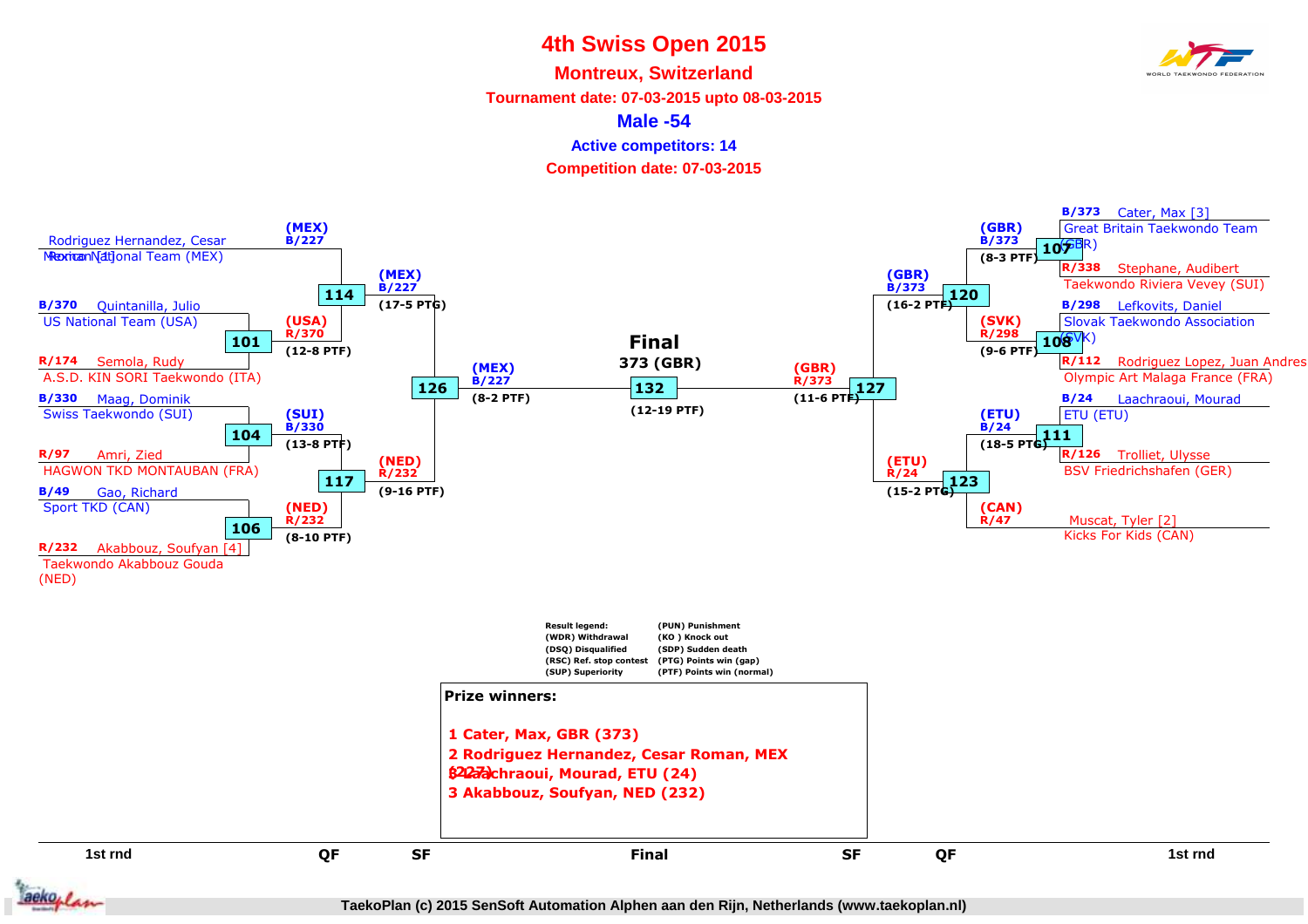#### **Montreux, Switzerland**

**Tournament date: 07-03-2015 upto 08-03-2015**

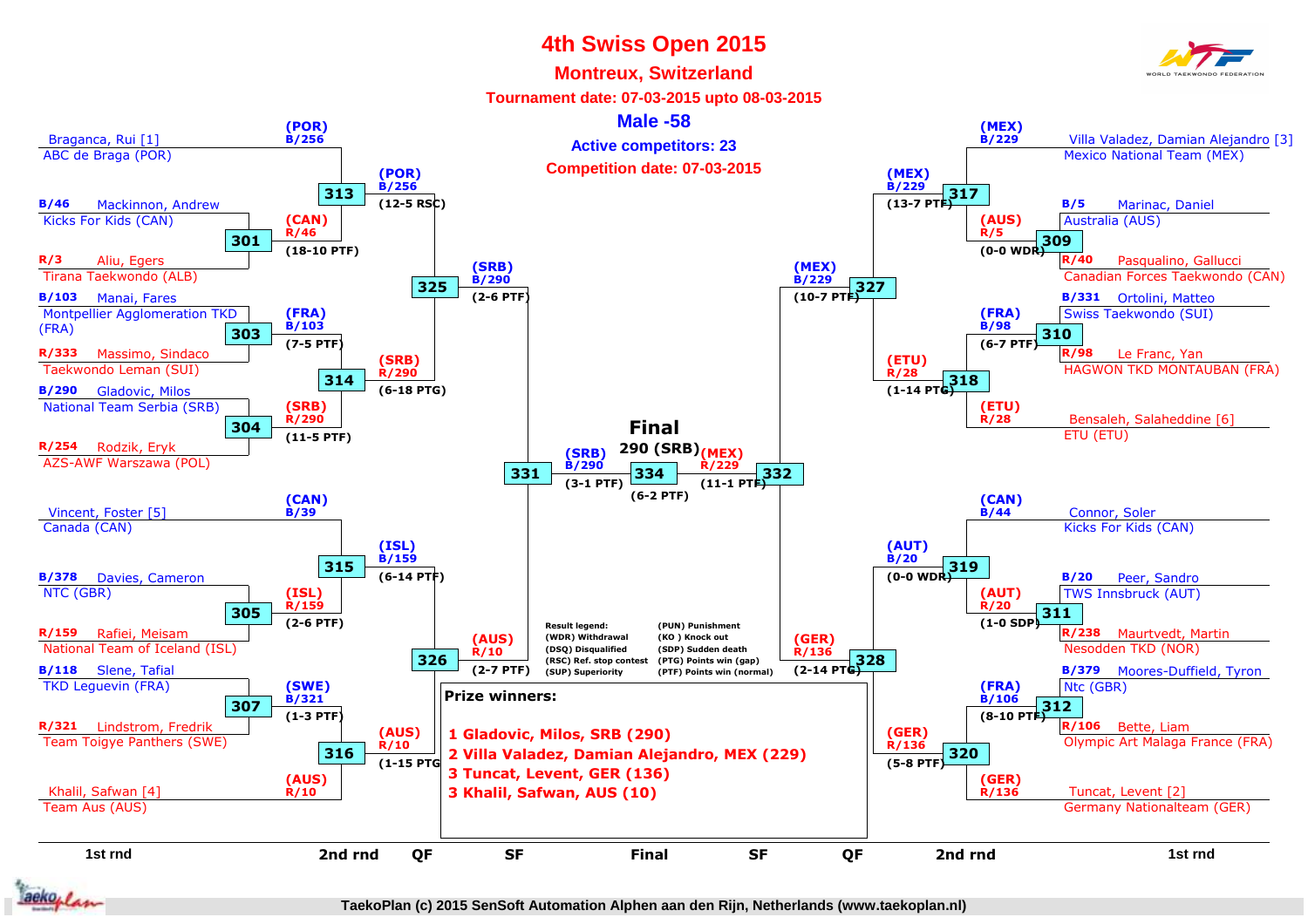

#### **Montreux, Switzerland**



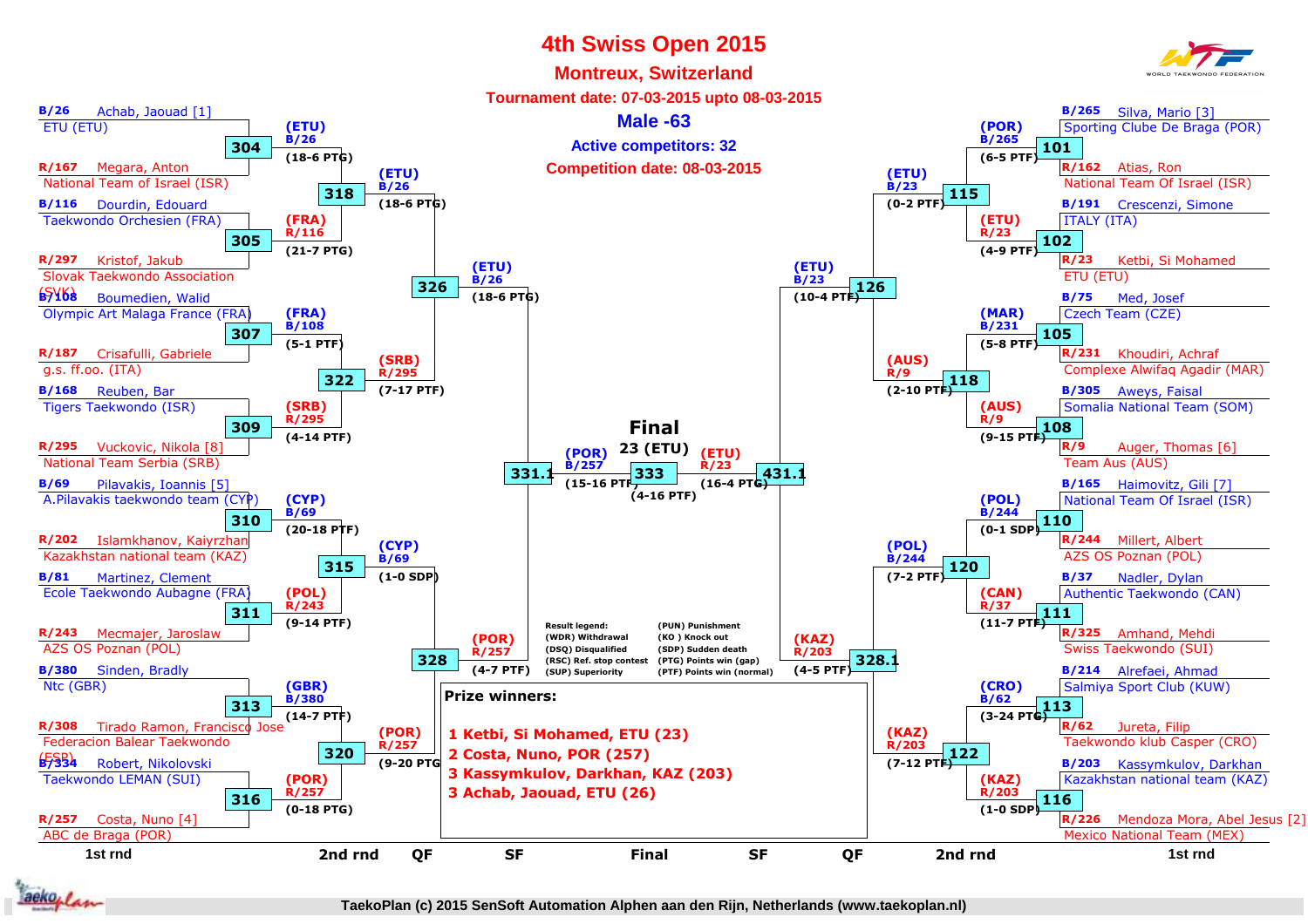



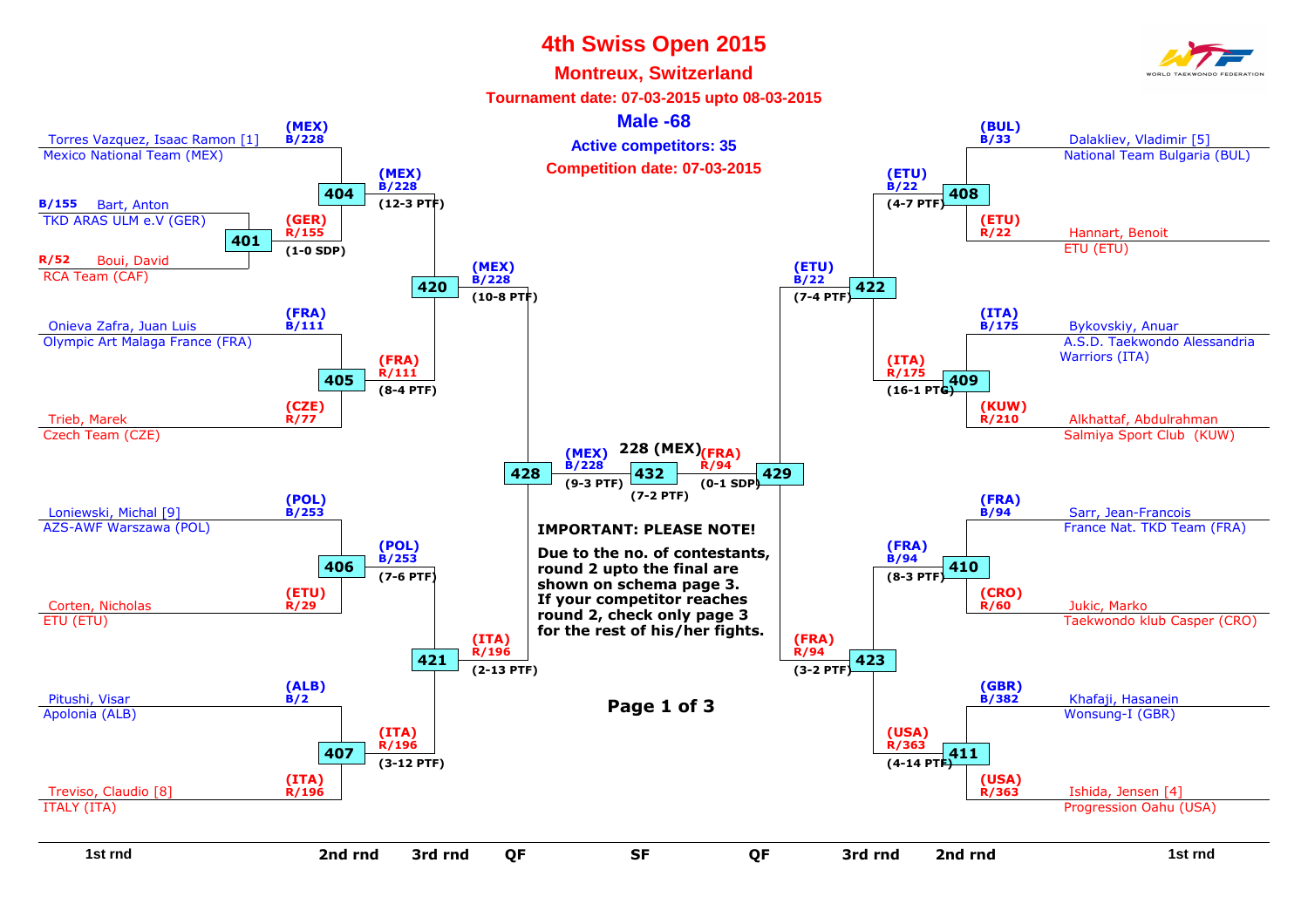

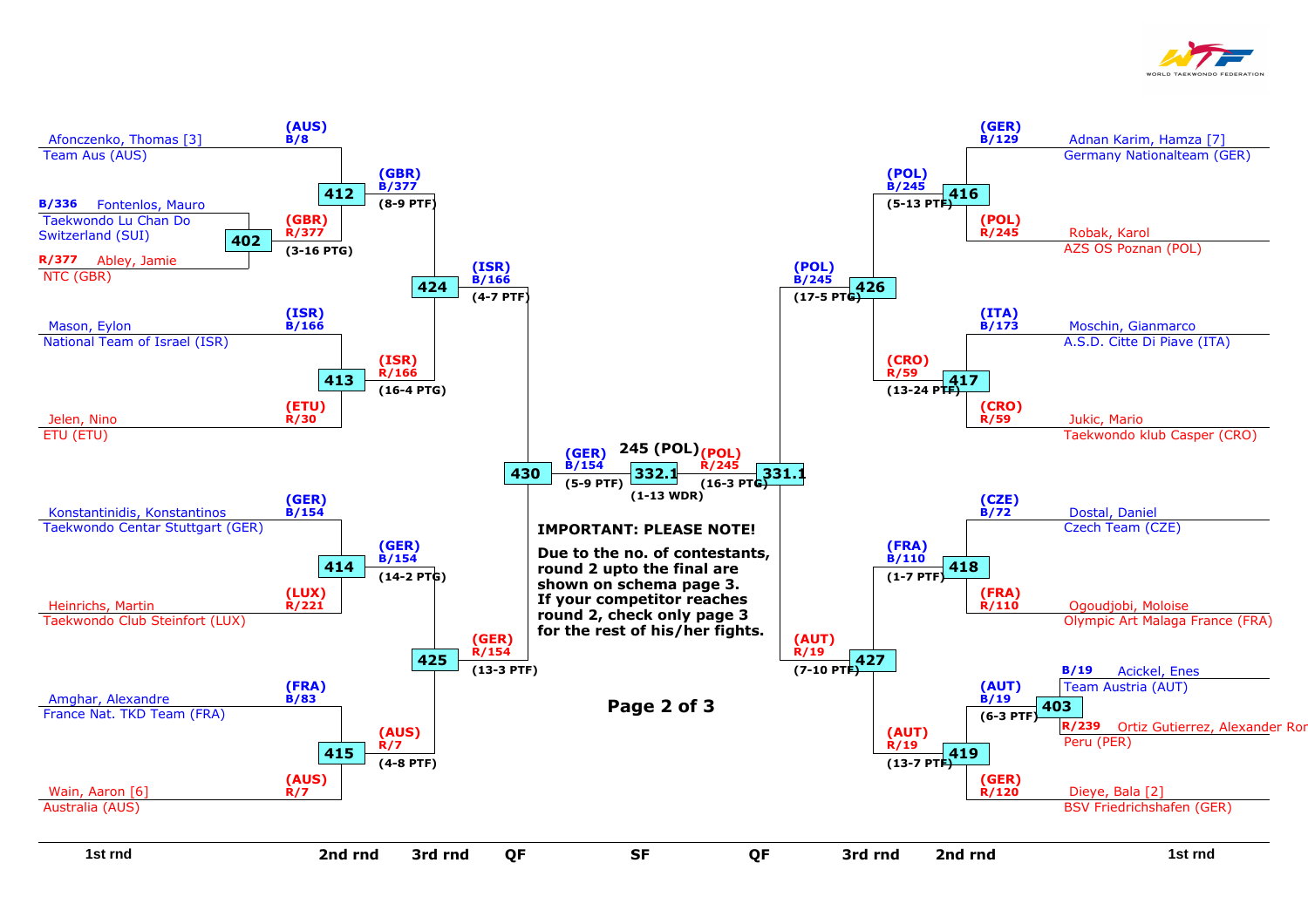### **4th Swiss Open 2015Montreux, Switzerland**



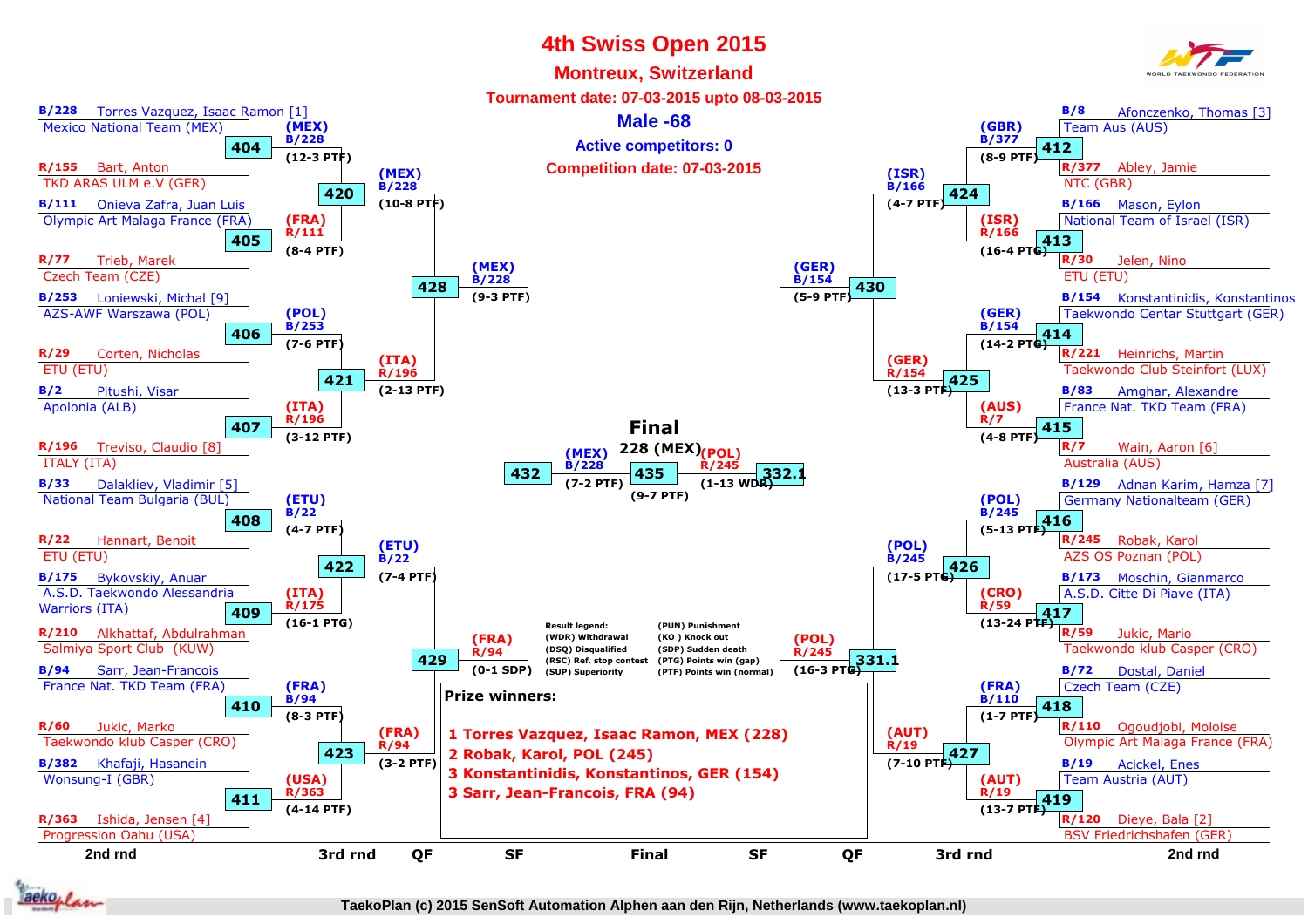#### **Montreux, Switzerland**







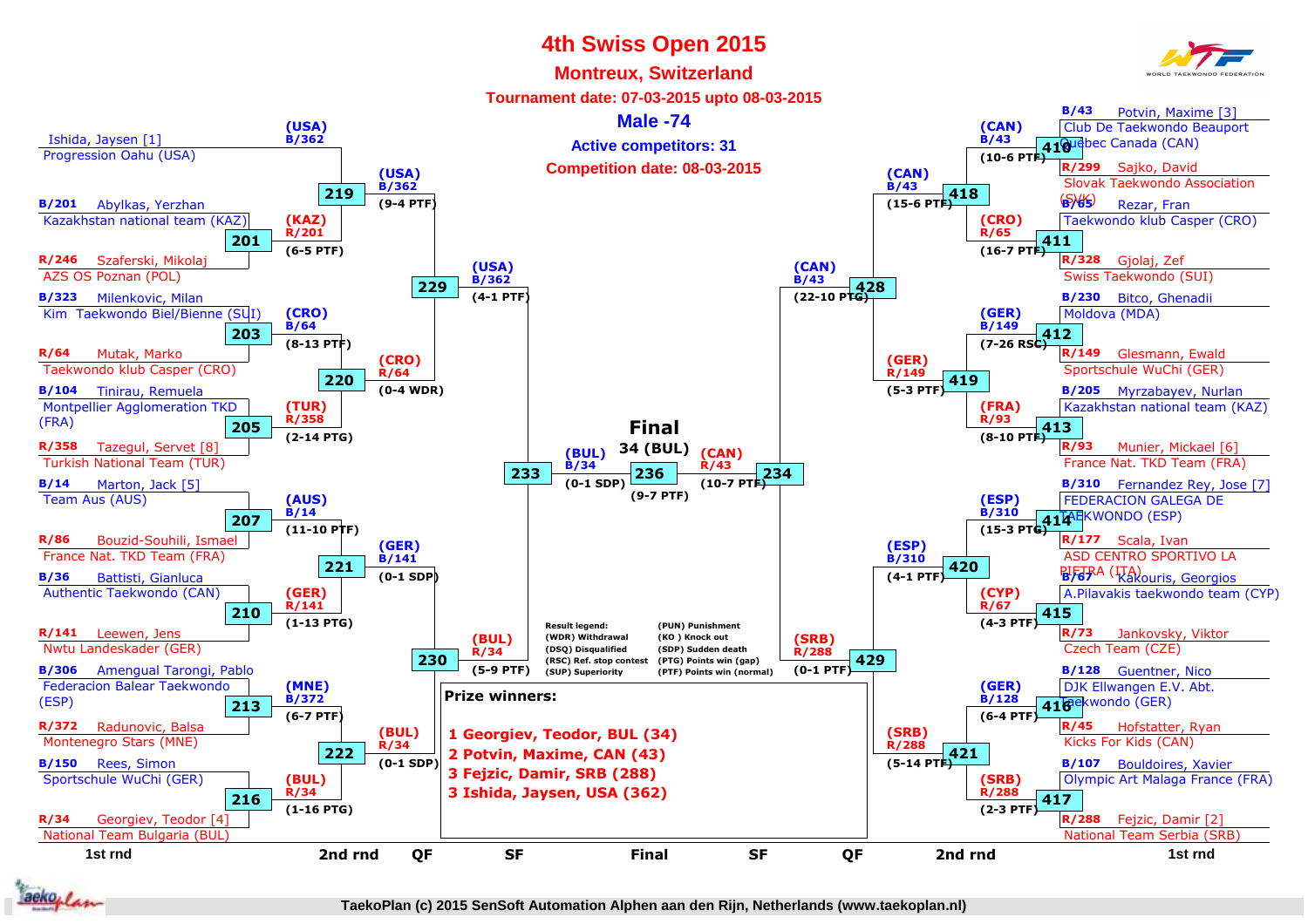#### **Montreux, Switzerland**



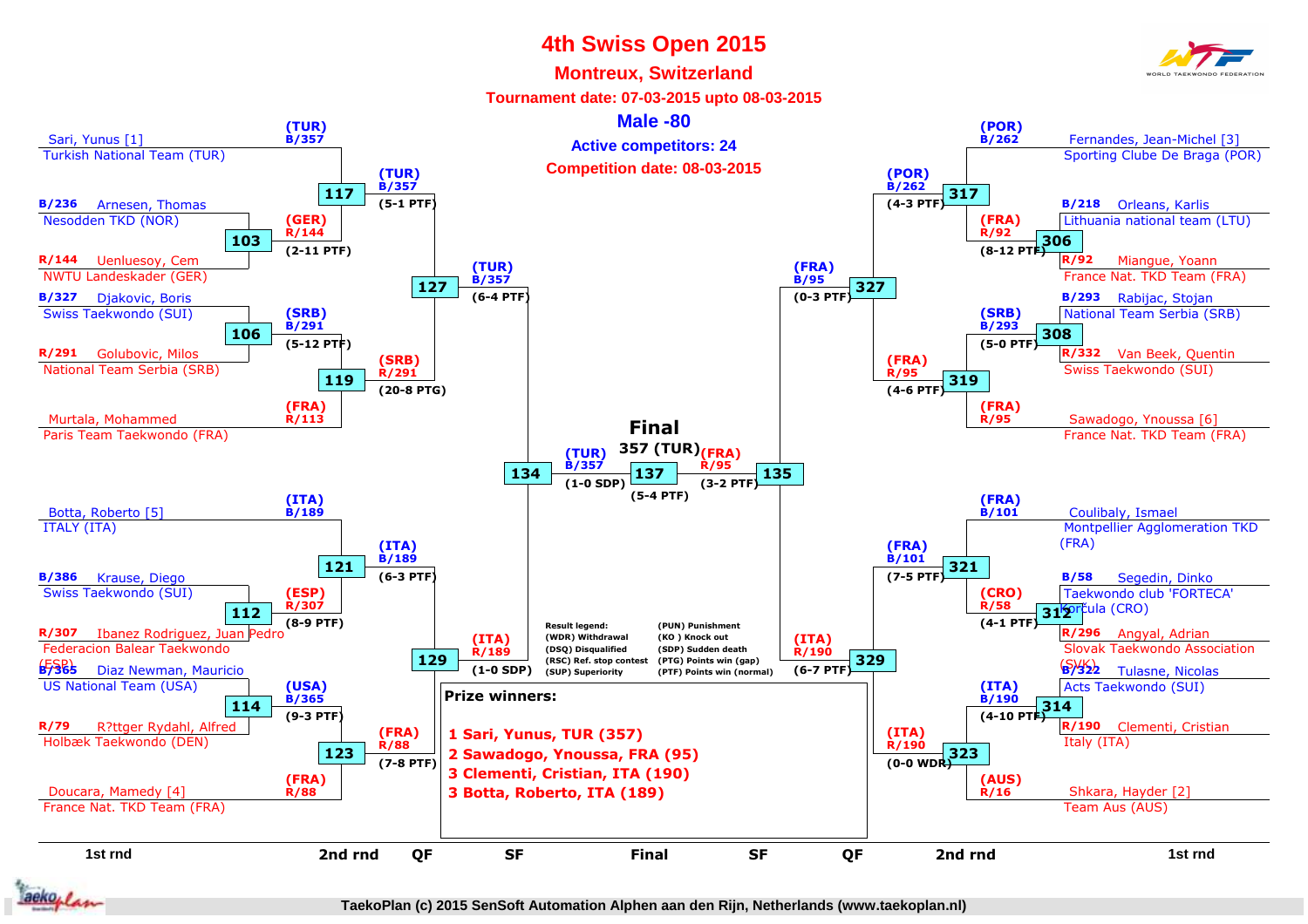**Montreux, Switzerland**

**Tournament date: 07-03-2015 upto 08-03-2015**

**Male -87**

**Active competitors: 11**

**Competition date: 07-03-2015**

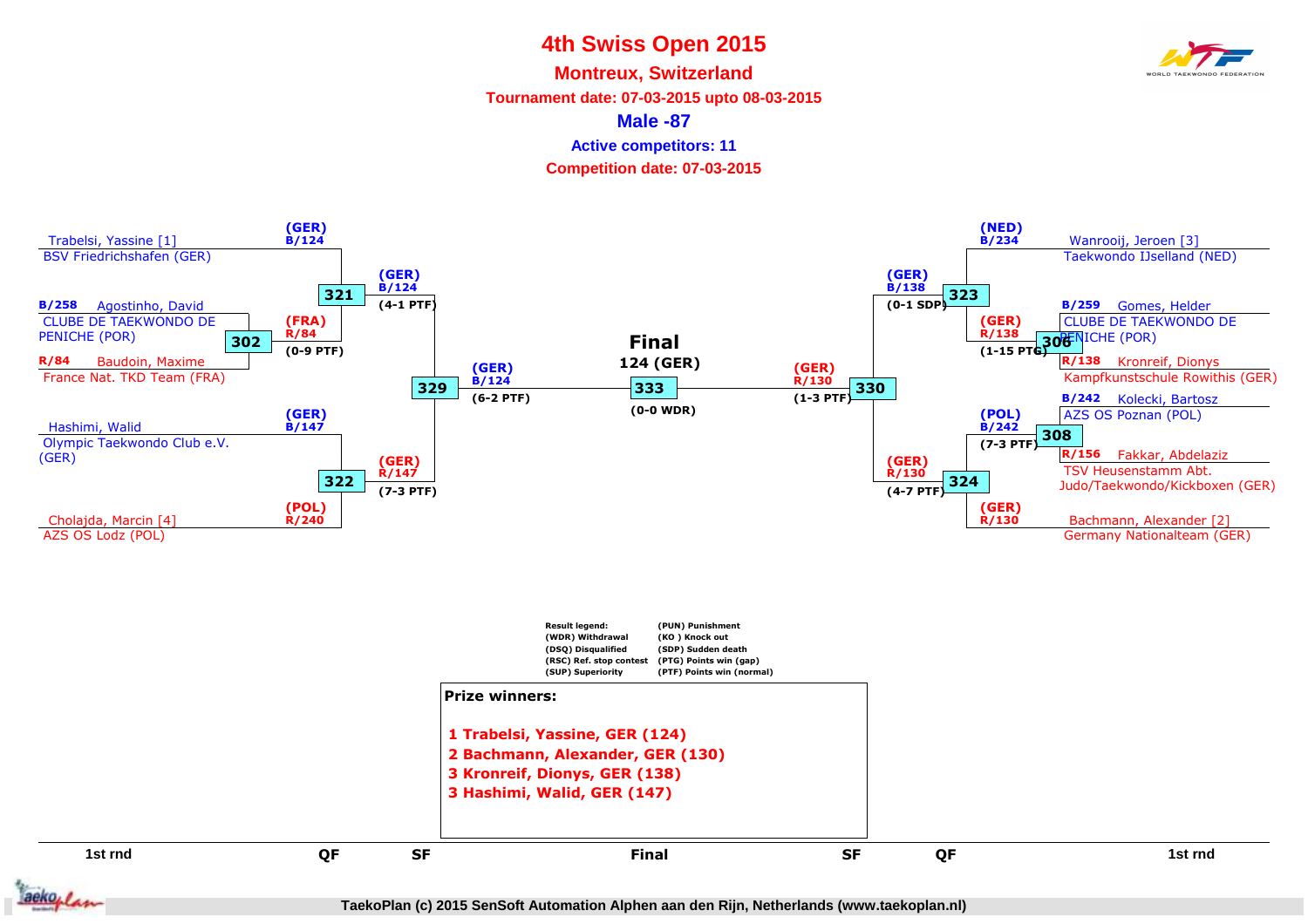**Montreux, Switzerland**

**Tournament date: 07-03-2015 upto 08-03-2015**

**Male +87**

**Active competitors: 11**

**Competition date: 07-03-2015**



![](_page_9_Picture_7.jpeg)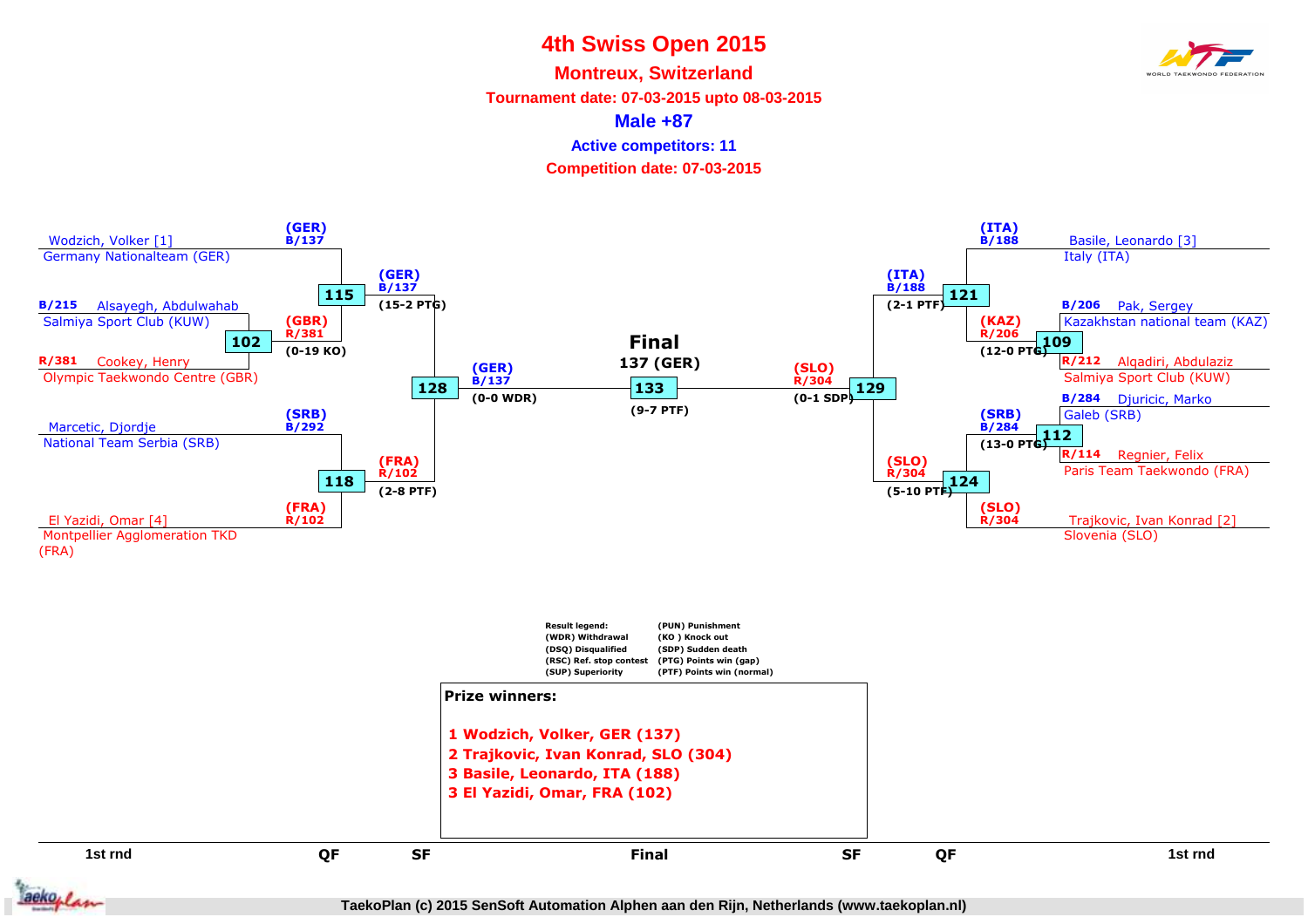**Montreux, Switzerland**

**Tournament date: 07-03-2015 upto 08-03-2015**

**Female -46**

**Active competitors: 10**

**Competition date: 07-03-2015**

![](_page_10_Figure_6.jpeg)

![](_page_10_Picture_7.jpeg)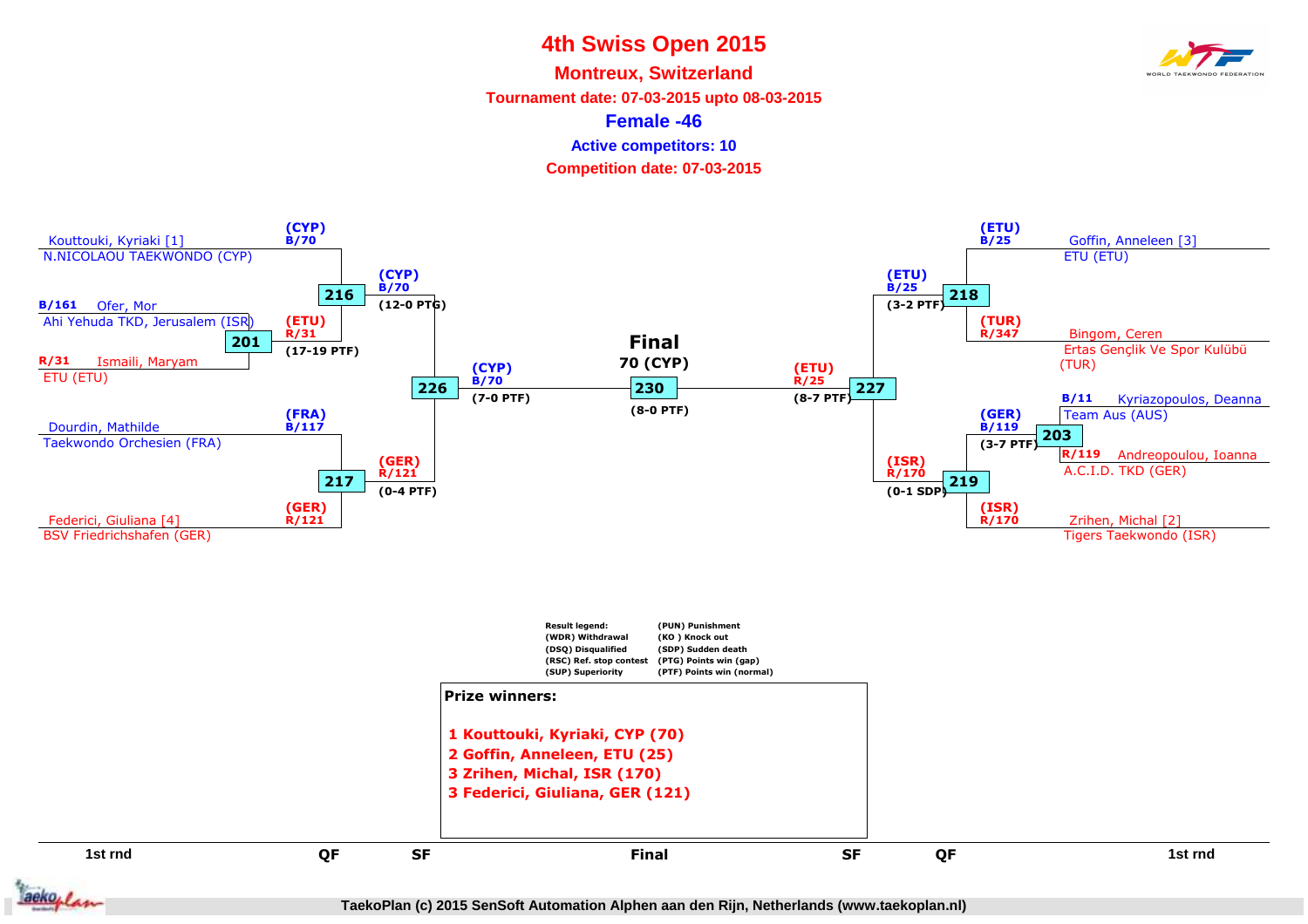#### **Montreux, Switzerland**

![](_page_11_Picture_2.jpeg)

![](_page_11_Picture_3.jpeg)

![](_page_11_Picture_6.jpeg)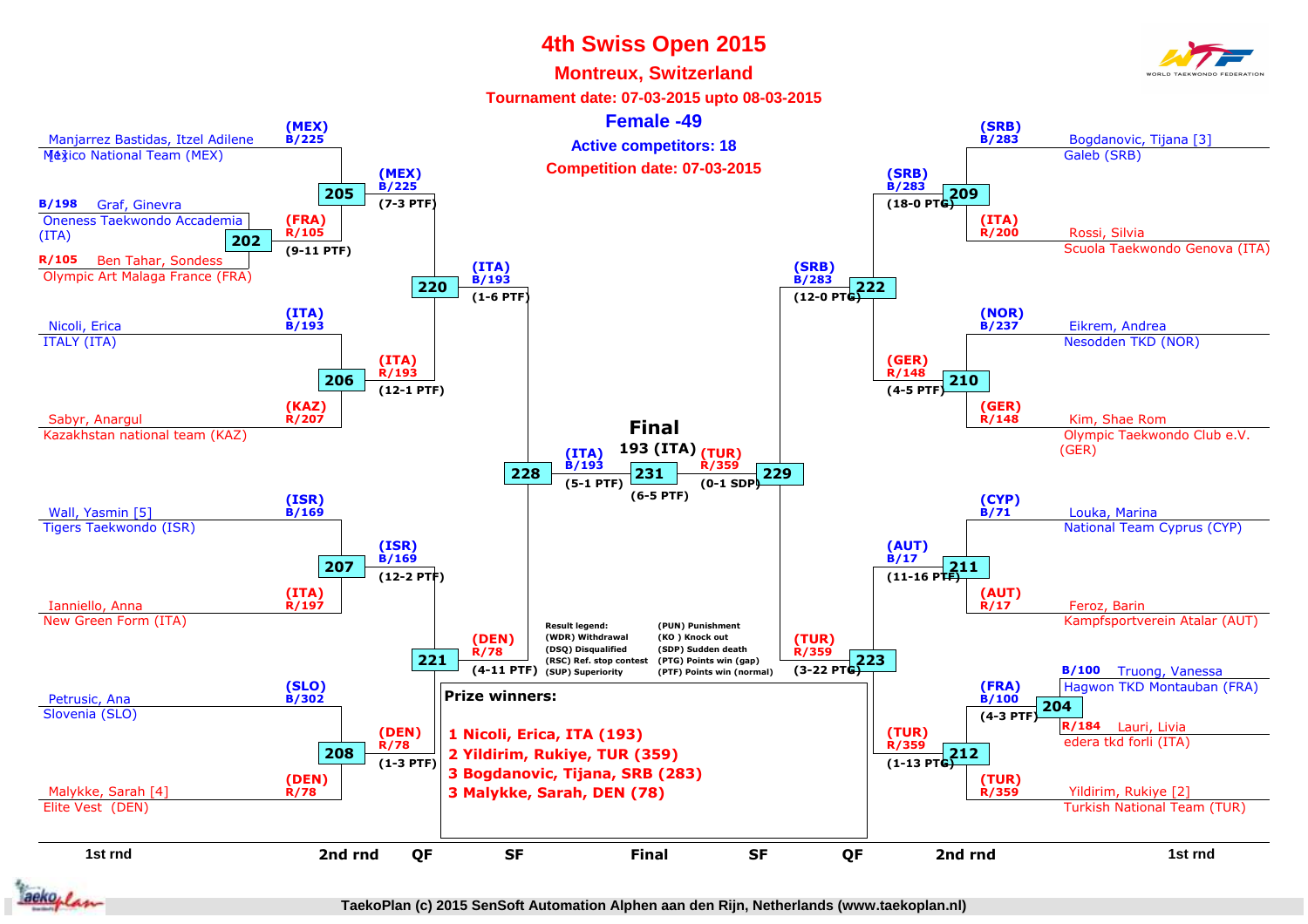**Montreux, Switzerland**

**Tournament date: 07-03-2015 upto 08-03-2015**

**Female -53**

**Active competitors: 16**

**Competition date: 08-03-2015**

![](_page_12_Figure_6.jpeg)

![](_page_12_Picture_7.jpeg)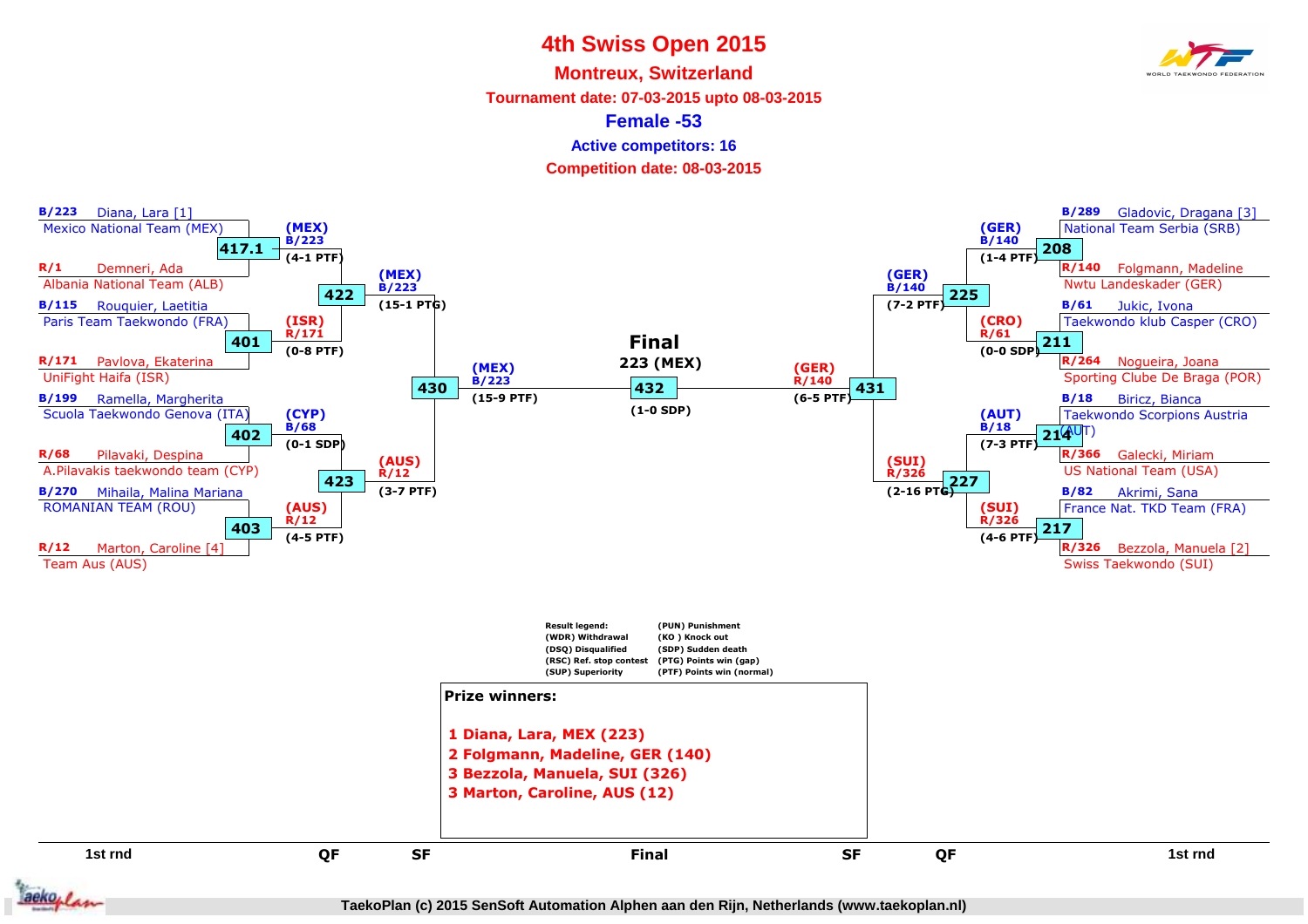**Montreux, Switzerland**

**Tournament date: 07-03-2015 upto 08-03-2015**

**Female -57**

**Active competitors: 14**

**Competition date: 08-03-2015**

![](_page_13_Figure_6.jpeg)

![](_page_13_Picture_7.jpeg)

**TaekoPlan (c) 2015 SenSoft Automation Alphen aan den Rijn, Netherlands (www.taekoplan.nl)**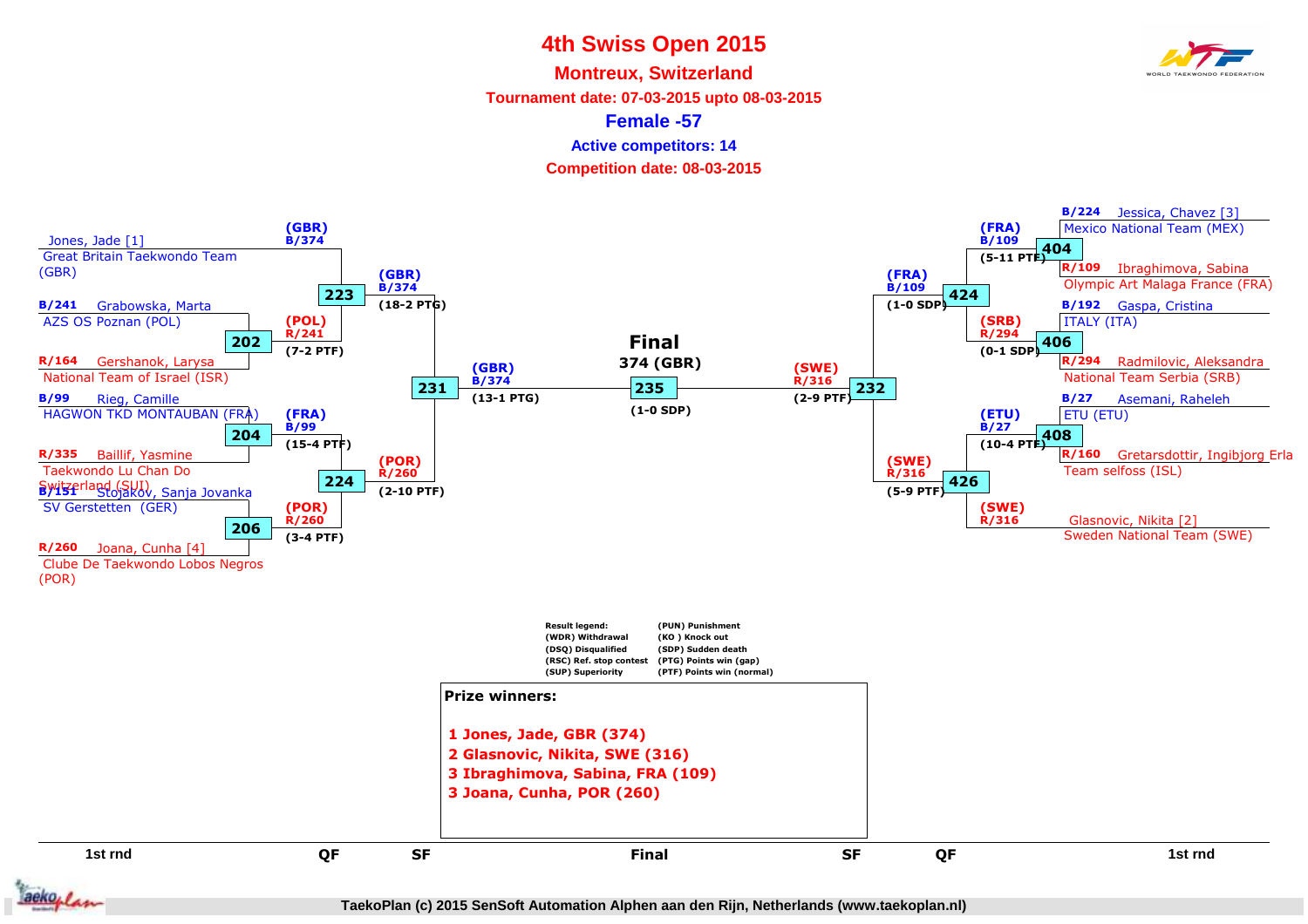**Montreux, Switzerland**

**Tournament date: 07-03-2015 upto 08-03-2015**

**Female -62**

**Active competitors: 14**

**Competition date: 08-03-2015**

![](_page_14_Figure_6.jpeg)

![](_page_14_Picture_7.jpeg)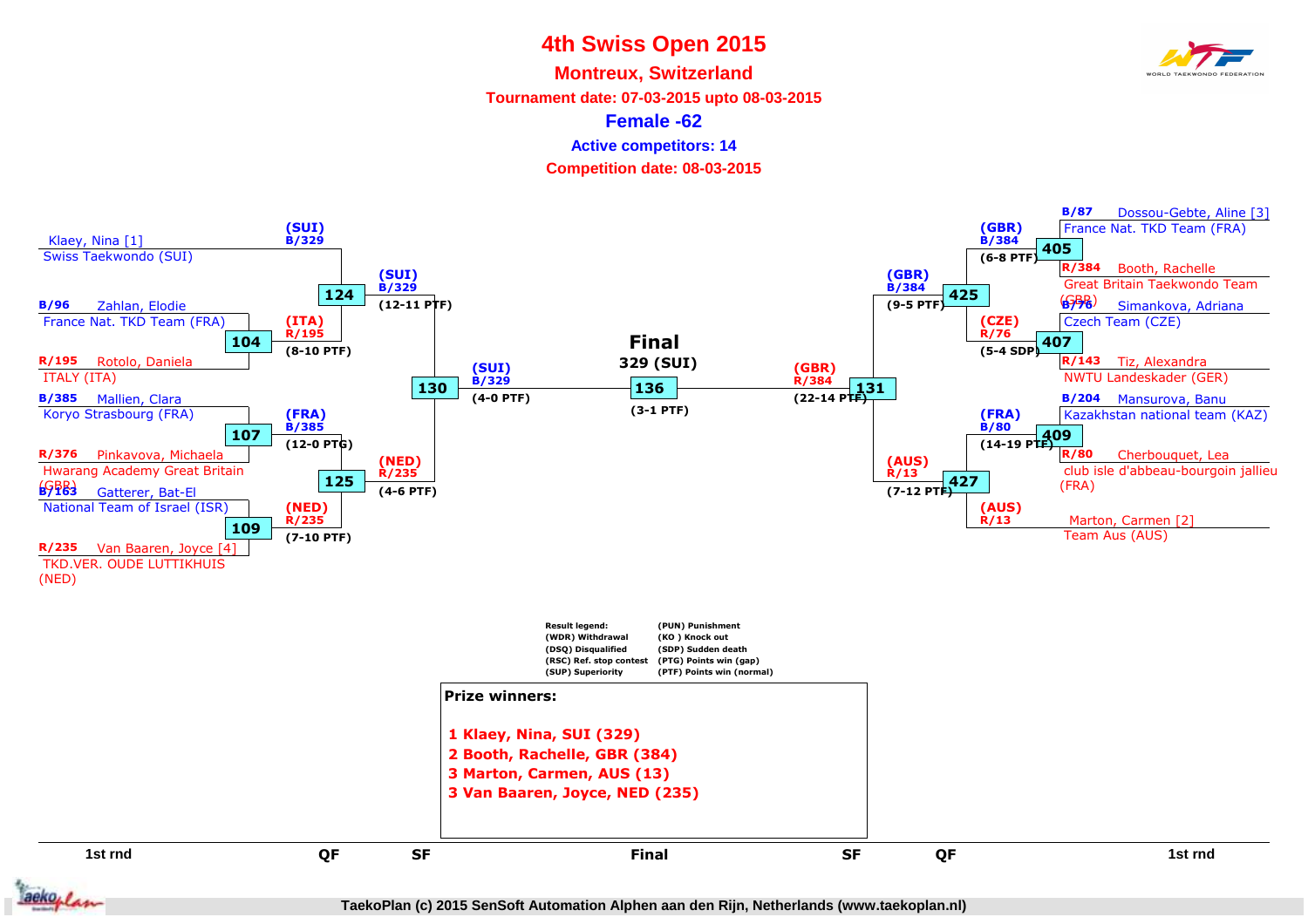**Montreux, Switzerland**

**Tournament date: 07-03-2015 upto 08-03-2015**

**Female -67**

**Active competitors: 15**

**Competition date: 08-03-2015**

![](_page_15_Figure_6.jpeg)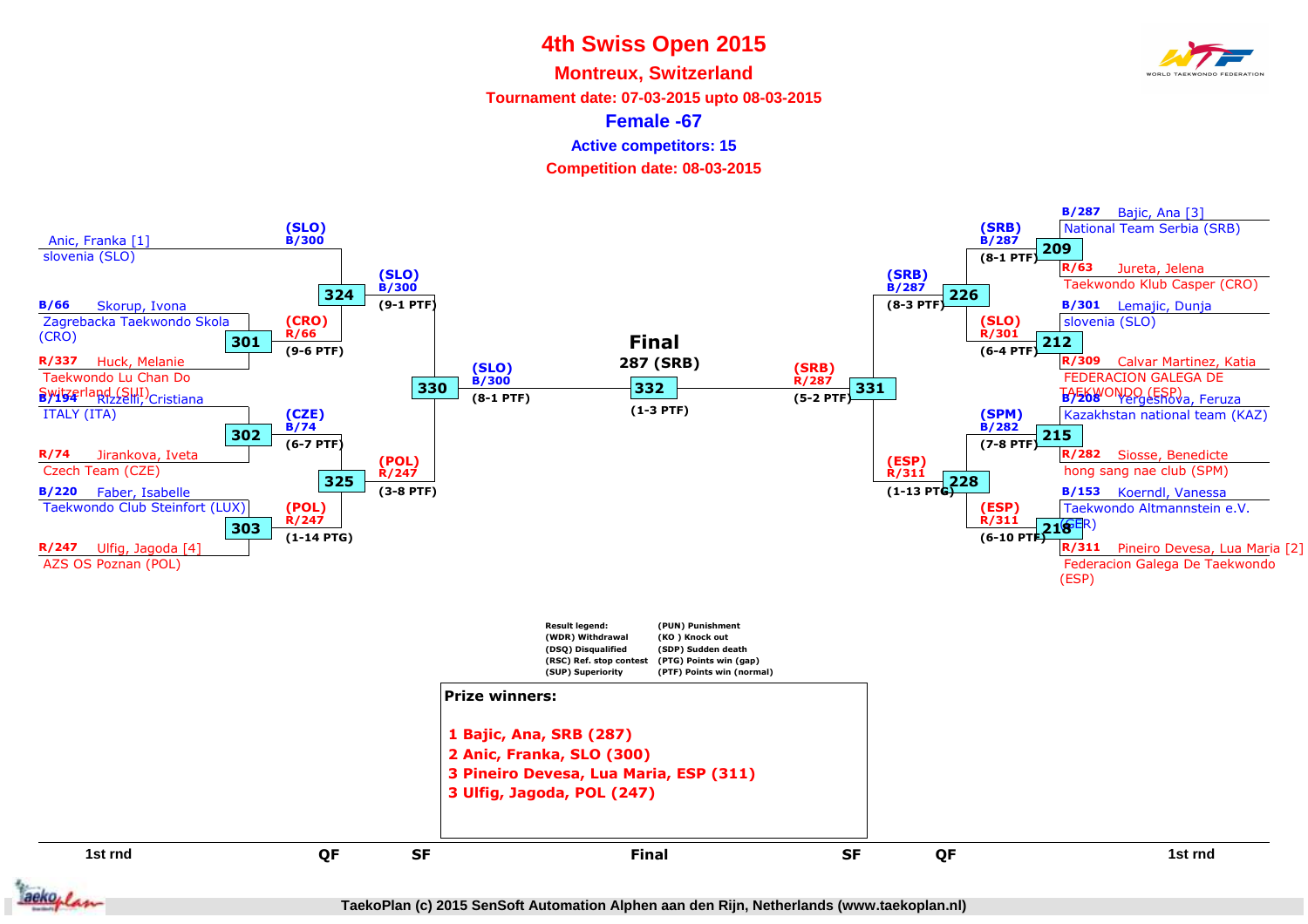**Montreux, Switzerland**

**Tournament date: 07-03-2015 upto 08-03-2015**

**Female -73**

**Active competitors: 12**

**Competition date: 07-03-2015**

![](_page_16_Figure_6.jpeg)

![](_page_16_Picture_7.jpeg)